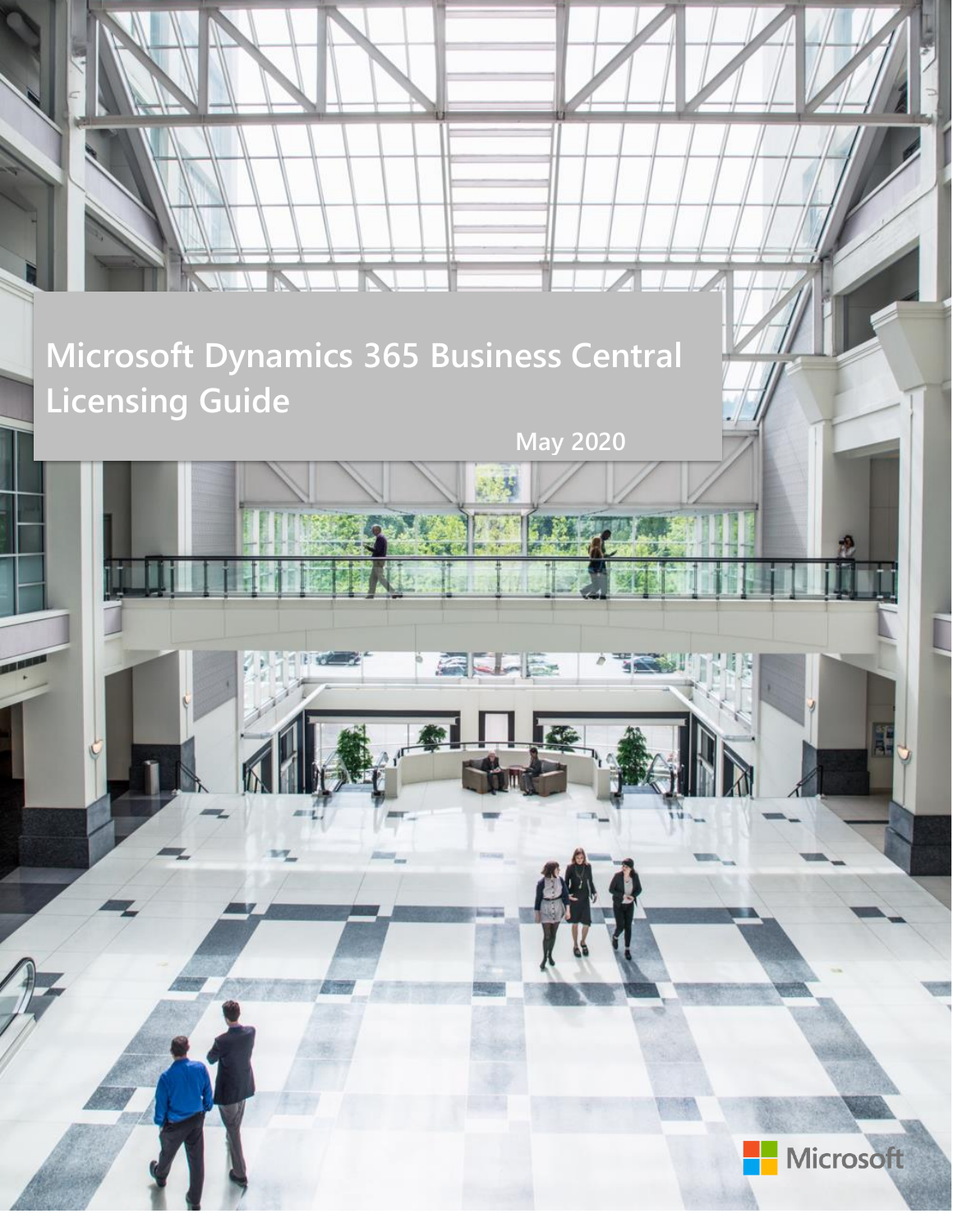### Contents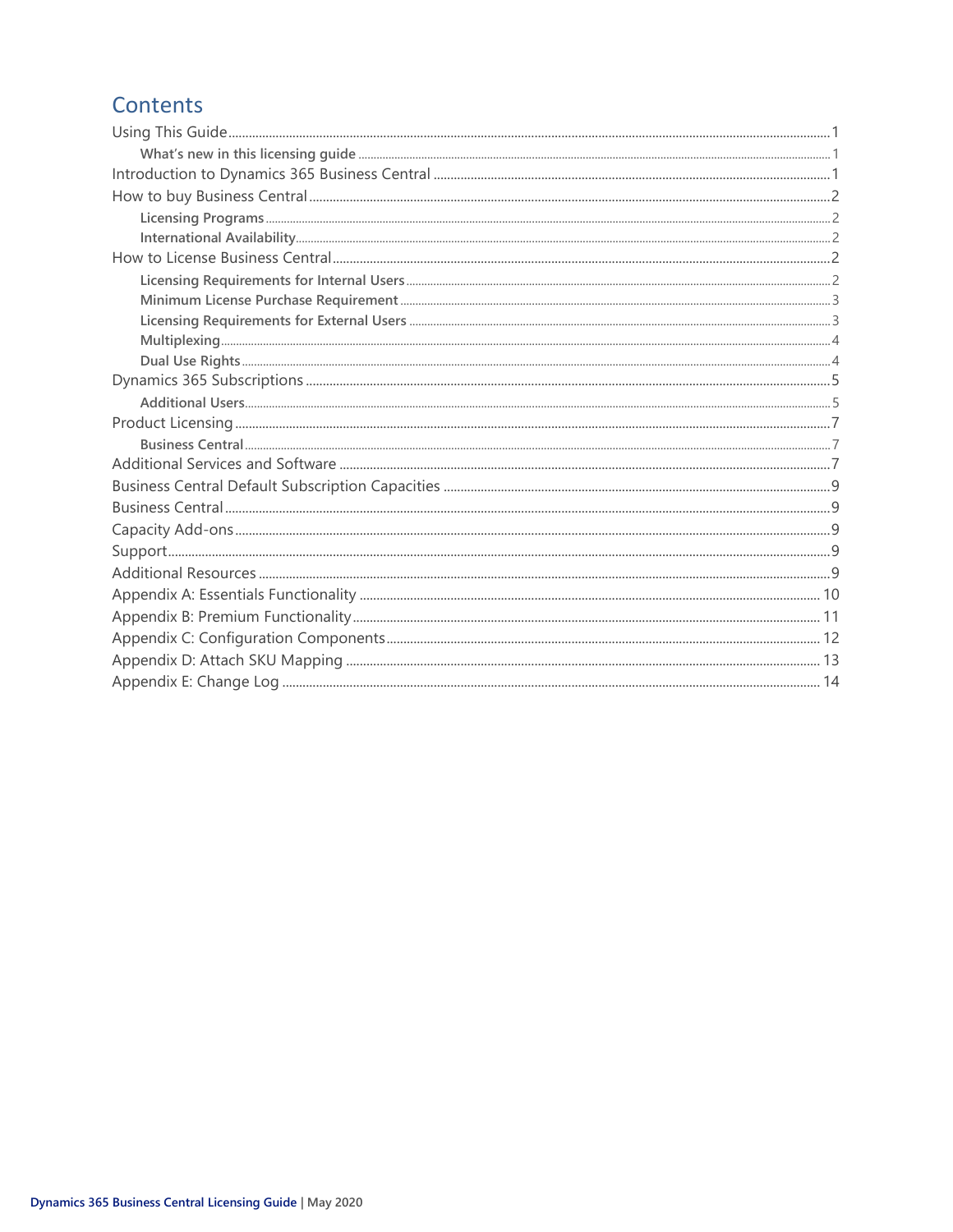# <span id="page-2-0"></span>Using This Guide

This guide is designed to improve your understanding of how to license Microsoft Dynamics 365 Business Central.

This document does not apply to Microsoft Dynamics 365, Microsoft Dynamics 365 (On-Premises), Microsoft Dynamics 365 for Operations, on-premises, Microsoft Dynamics Business Central, on-premises, Microsoft Dynamics NAV, Microsoft Dynamics GP, Microsoft Dynamics SL, Microsoft Dynamics AX 2012 or prior versions, or Microsoft Dynamics CRM 2016 or prior versions. This guide is not intended to influence the choice of Microsoft Dynamics products and services or provide technical specification. The examples presented in this guide are illustrative. Microsoft reserves the right to review or update this document at any time without notice.

For help determining the right technology solution for any given organization, including the license requirements for a specific product or scenario, consult with your Microsoft account team or your Microsoft Dynamics Certified Partner.

This guide does not supersede or replace any of the legal documentation covering use rights.

### <span id="page-2-1"></span>**What's new in this licensing guide**

This licensing guide was updated to reflect licensing updates and new online service offerings as of May 2020.

| <b>Business Central</b>  | <b>Description</b>                                          | Change    |
|--------------------------|-------------------------------------------------------------|-----------|
|                          | *For Business Central the Team Member application module is |           |
| Team Members application | defined as the Business Central application capabilities    | Clarified |
| module                   | available to Business Central Team Members users as         |           |
|                          | described in Team Members use rights i – vii.               |           |

### <span id="page-2-2"></span>Introduction to Dynamics 365 Business Central

Dynamics 365 Business Central fits the needs of midsize businesses with core business needs. It helps organizations connect their financials, sales, purchase, inventory, projects, service, and operations.

Access to Dynamics 365 Business Central provided though the following licenses:

Dynamics 365 Business Central: Hereinafter written as: Dynamics 356 Business Central **Business Central** Business Central Dynamics 356 Business Central Premium Premium Dynamics 365 Business Central Essentials Essentials Dynamics 365 Team Members Team Members Dynamics 365 Device **Device** Device

#### Figure 1: Business Central Users Overview

|                    |                     | <b>Business Central SKUs</b> |       |        |
|--------------------|---------------------|------------------------------|-------|--------|
|                    | Premium             | Essentials                   |       |        |
| Full Users         |                     |                              |       |        |
| dditional<br>Users | Device              |                              |       |        |
|                    | <b>Team Members</b> |                              | ₩User | Device |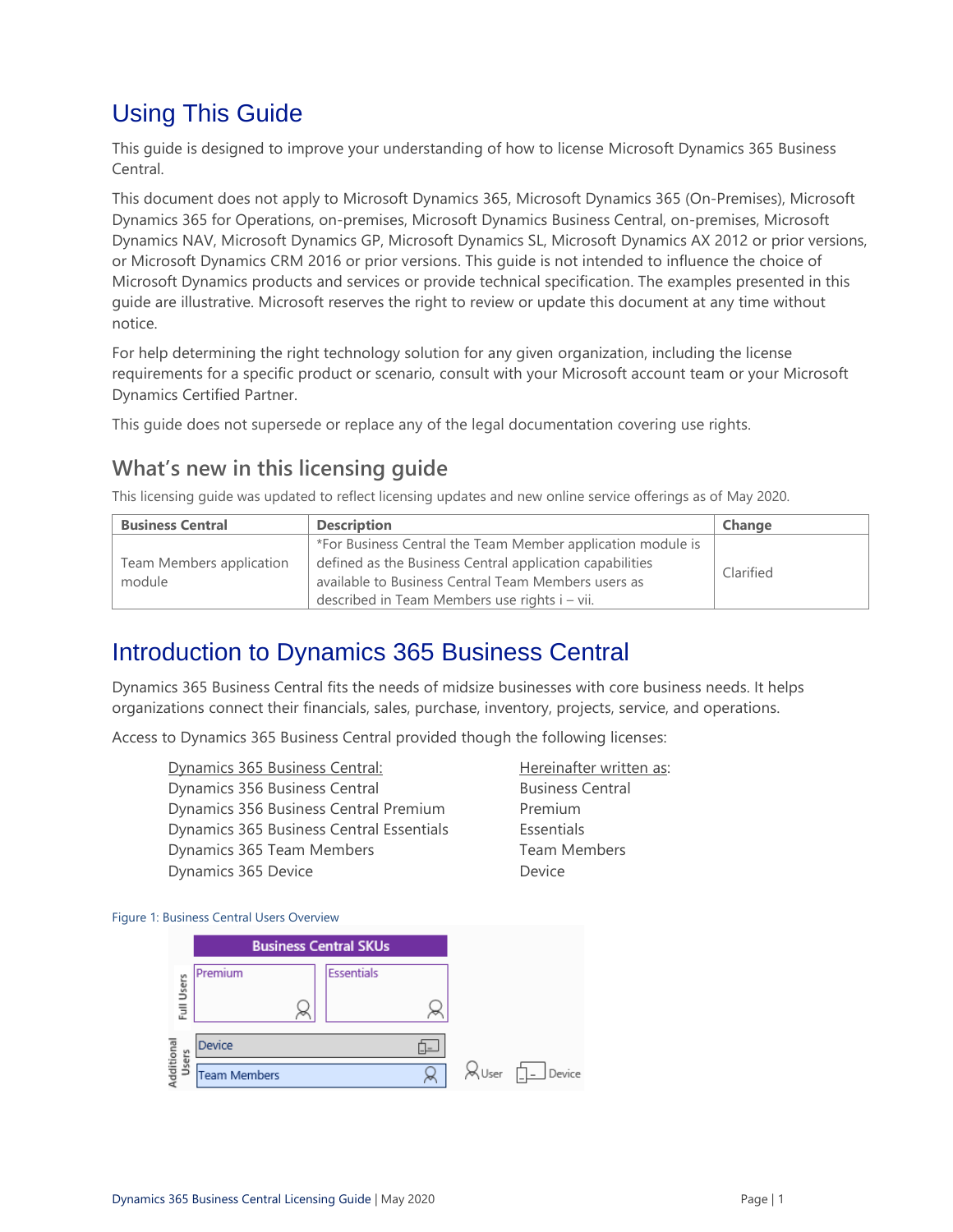# <span id="page-3-0"></span>How to buy Business Central

### <span id="page-3-1"></span>**Licensing Programs**

Business Central subscriptions are only available through the Cloud Solution Provider program. Visit the [https://partner.microsoft.com//en-US/cloud-solution-provider](https://partner.microsoft.com/en-US/cloud-solution-provider) to learn more about CSP.

### <span id="page-3-2"></span>**International Availability**

Country, language, and localization availability for Dynamics 365 is available [here.](https://docs.microsoft.com/dynamics365/business-central/dev-itpro/compliance/apptest-countries-and-translations#planned-future-availability)

## <span id="page-3-3"></span>How to License Business Central

With Business Central, you must license at least one of Business Central Essentials or Business Central Premium users. Additional access to the service functionality by other users is licensed with Team Members.

Essentials and Premium licenses are qualifying base offers for Dynamics 365 Sales or Dynamics 365 Customer Services. Users requiring 365 Sales Customer Services capabilities may purchase them as Attach licenses at a reduced price. Each Attach license can only be assigned to a user with a qualifying prerequisite Base license. The admin will not be able to assign the Attach license to a user who doesn't have the required Base license. Customers trying to assign an Attach license to a user that does not have the prerequisite Base license, will get an error during assignment.

#### Figure 2: Business Central User and Attach User licenses **Business Central Base SKUs Attach SKUs** Full Users Premium Essentials Dynamics 365 Sales Dynamics 365 **Professional Attach Customer Service** Professional Attach  $\approx$ dditional Device Ŀ Users & User  $\Box$  Device Q **Team Members**

<span id="page-3-4"></span>Reference [Appendix D](#page-14-0) for eligible Base and Attach license combinations.

### **Licensing Requirements for Internal Users**

Business Central has two types of SLs:

**User SL:** The primary licensing is by User SLs, which are assigned on a "named user" basis, meaning each user requires a separate User SL named user subscription. User SLs cannot be shared, but an individual with a User SL may access the service through multiple devices. The Business Central user subscriptions classify users into the following types:

- **Full users:** are the users whose work requires use of the feature rich business applications functionality. Examples of full users are salespeople, customer service representatives, finance employees, controllers and supply chain managers. These users have also been referred to in the past as Professional users or Power Users. These full users are licensed with a Business Central subscription.
- **Additional users:** often represent a significant percentage of users in an organization and may consume data or reports from line of business systems, complete light tasks like time or expense entry and HR record updates or be heavier users of the system, but not require full user capabilities. These additional users are licensed with Team Members.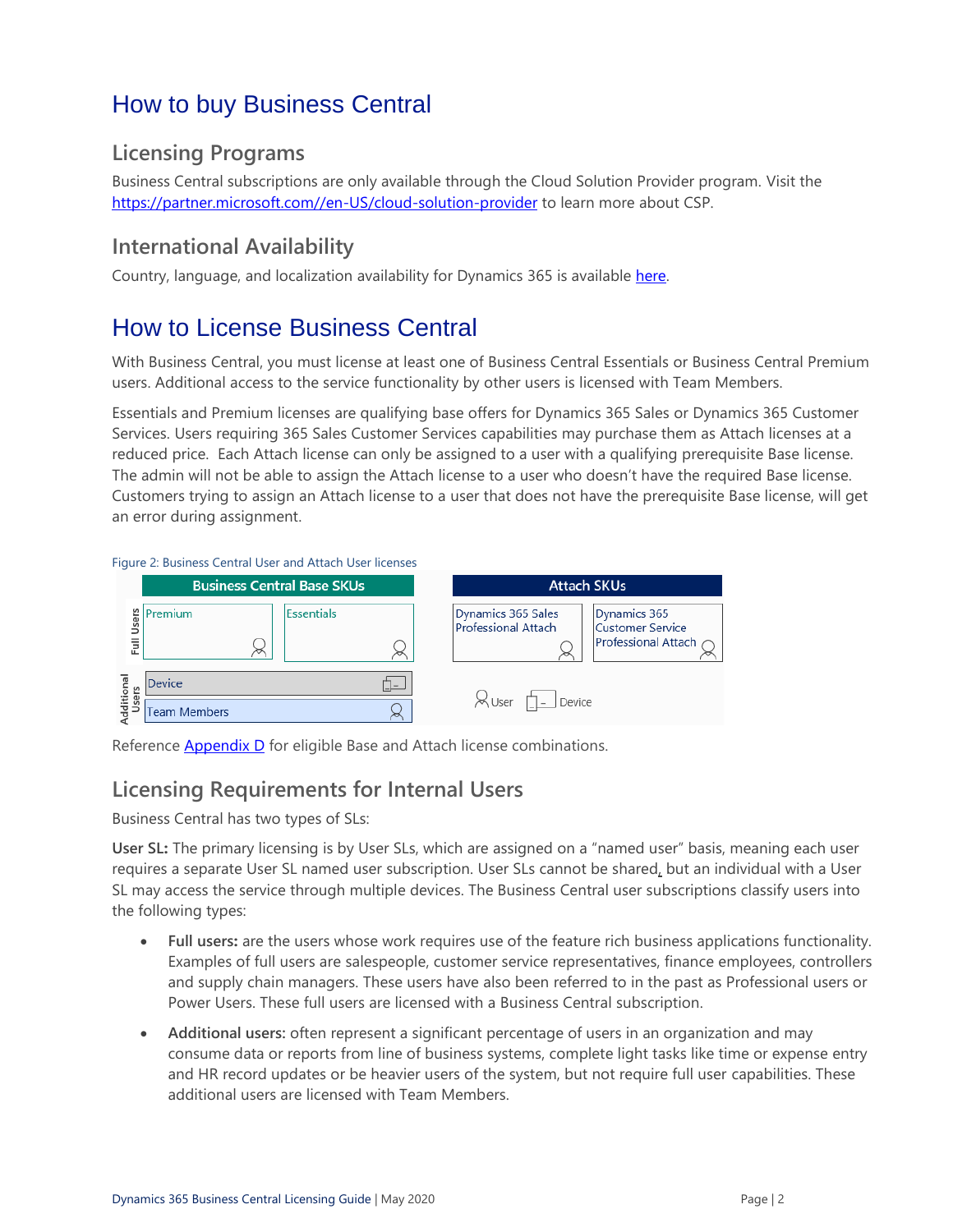**Device SL:** With Device SL any number of users can access a licensed device with individual logins without the need for separate User SLs. If individual users share one login, their individual usage cannot be tracked. Business Central device license is a limited license with a subset of Business Central capabilities. See the Device Subscription License [section](#page-7-0) for more information.



Since Business Central may be licensed with User or Device SL, only the user or the device requires a SL, but not both. If the user of a device is licensed with a User SL, then the device does not need a Device SL. Likewise, if the device is licensed with a Device SL, then the user does not need a User SL. Customers can mix both User and Device SLs.

The User and Device SL grants users non-perpetual rights (with no buy-out rights) to the use of the Dynamics 365 service. As long as you are current on your subscription payments and adhere to the Product Terms and [the Online Service Terms](https://www.microsoft.com/en-us/Licensing/product-licensing/products.aspx), you will have access to the most up-to-date version of Dynamics 365.

Customers must purchase Subscription Licenses (SLs) for their organization or their affiliates' employees and on-site agents, vendors or contractors who directly or indirectly access the Business Central services.

### <span id="page-4-0"></span>**Minimum License Purchase Requirement**

There are no minimum license purchase requirements. Note, customers may not mix and match Essentials and Premium users. Customers must license either Essentials or Premium users, not both.

### <span id="page-4-1"></span>**Licensing Requirements for External Users**

External users are end customers and third-party users of the organization or its affiliates and do not require SLs to access Microsoft Dynamics 365. External user access is included with the organization's internal user SLs.

External users cannot use any clients provided by the Business Central Application Programming Interface (API), such as the Windows client, the Web client, the Windows, the iPad or iPhone app, or the Android application.

In addition, external users include off-site vendors not on an employee-like relationship with the organization or its affiliates (e.g. IT help desk support vendors serving multiple customer organizations).

However, external user access does not extend to the customer or the customer's affiliate's contractors, vendors, or agents providing business processes on the customer's behalf or using Dynamics 365 to manage any portions of their business. In this sense, the customer may not use Dynamics 365 to provide business process outsourcing services to its clients.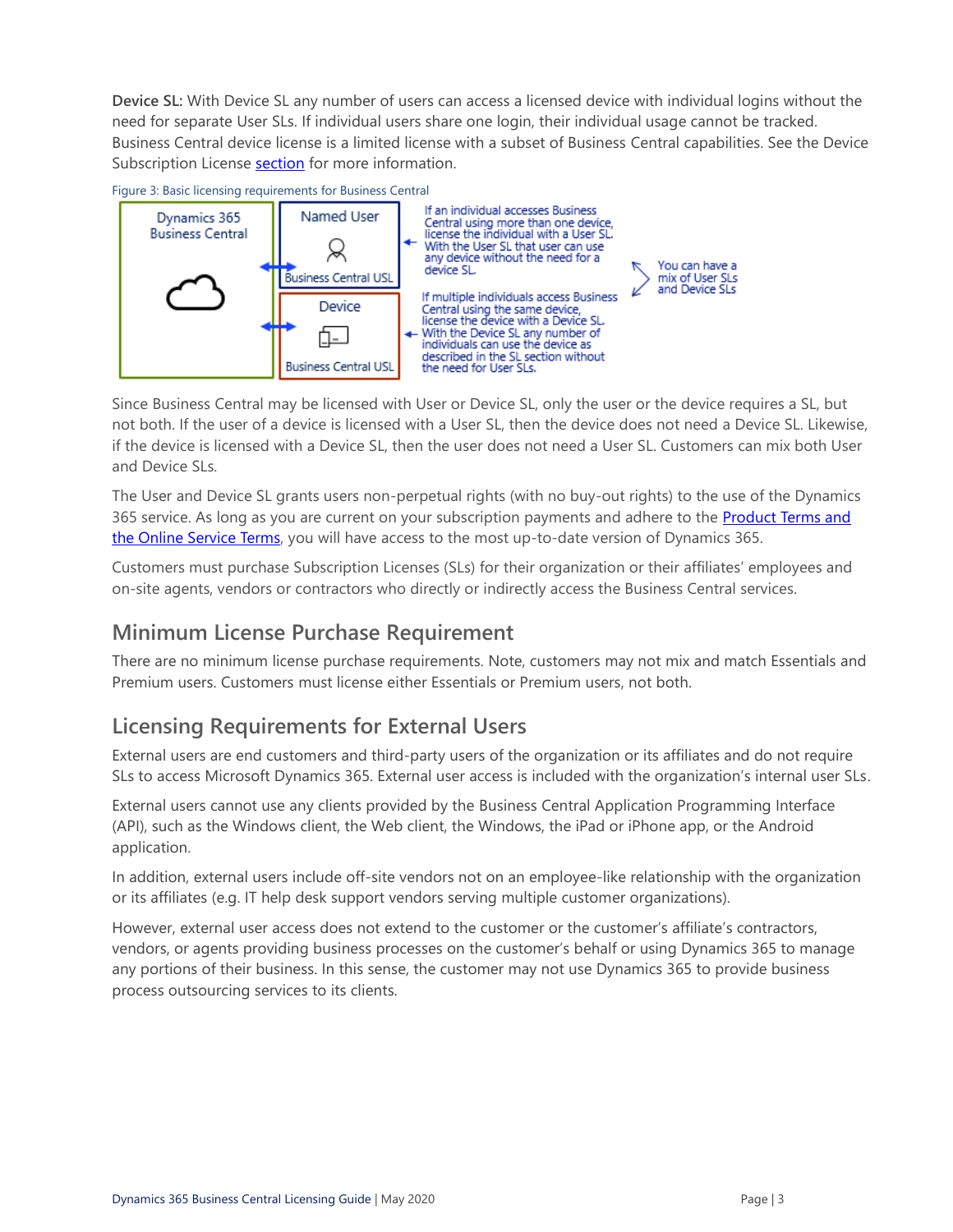

### <span id="page-5-0"></span>**Multiplexing**

Multiplexing refers to the use of hardware or software that a customer uses to pool connections, reroute information, reduce the number of devices or users that directly access or use Dynamics 365 service. Multiplexing does NOT reduce the number of SLs of any type required to access the Microsoft Dynamics 365 service. Any user or device that accesses Dynamics 365 —whether directly or indirectly—must be properly licensed.

Dynamics 365 SLs are required for users or devices that directly input, query, or view data from the Dynamics 365 service. Similarity, Dynamics 365 SLs are required for users or devices that input data into, query, or view data from Dynamics 365 through a pooling device. Pooled connections use a non-interactive user account in Dynamics 365 that can access the system but only via the web service layer. Internal users and devices accessing Dynamics 365 data indirectly through a portal or via an API to a separate service such Microsoft Outlook must also be properly licensed, regardless of if they are set up as a Dynamics 365 user in the service, for example:

- Internal users and devices access Dynamics 365 data indirectly through a Power Apps must still be properly licensed for Dynamics 365.
- Any user or device that accesses the service, files, data, or content provided by the service that is made available through an automated process requires a Dynamics 365 SL.
- The number of tiers of hardware or software between the Dynamics 365 service and the user or devices that ultimately use its data, services, or functionality does not affect the number of SLs required.

For additional information about multiplexing refer to the Microsoft Volume Licensing Brief [Multiplexing](http://download.microsoft.com/download/8/7/3/8733d036-92b0-4cb8-8912-3b6ab966b8b2/multiplexing.pdf)— [Client Access License \(CAL\) Requirements.](http://download.microsoft.com/download/8/7/3/8733d036-92b0-4cb8-8912-3b6ab966b8b2/multiplexing.pdf)



### <span id="page-5-1"></span>**Dual Use Rights**

One of the advantages of Dynamics 365 is dual use rights. This allows customers the option to deploy the server software either in Microsoft's cloud or in a private on-premises or partner-hosted cloud. In some cases, customers may want to deploy both types of instances simultaneously. This might be done to help with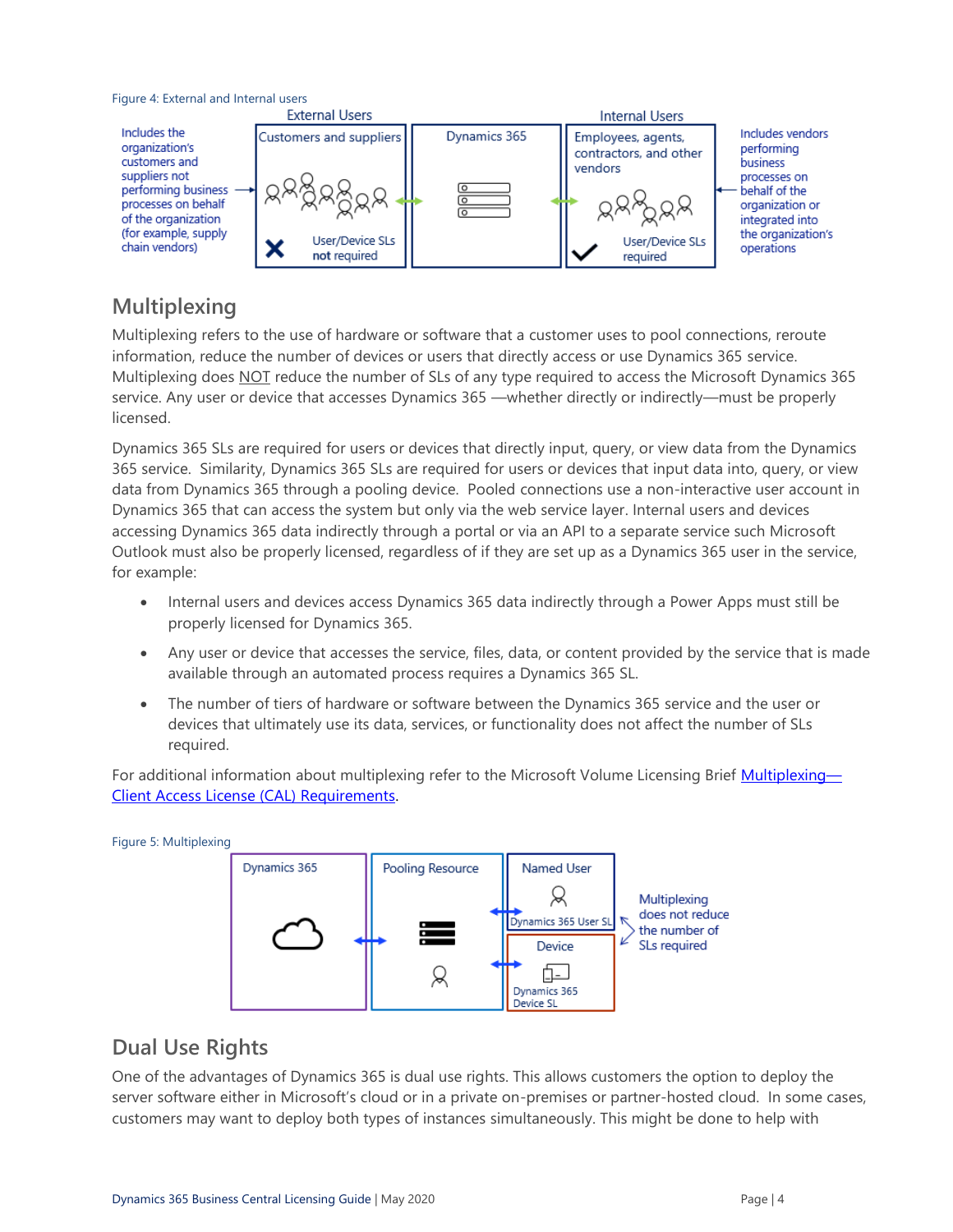migrating a Dynamics 365 on-premises deployment to Dynamics 365, running private Dev/Test deployments in Microsoft Azure. With Dual Use Rights, Dynamics 365 users licensed with the required User SL do not need to acquire CALs to access Server instances.

Users licensed with Dynamics 365 SLs have use rights equivalent to a CAL for the purpose of accessing equivalent on-premises workloads. Device use rights are equivalent to the cloud device use rights. With Dynamics 365 the server license is included with the SLs. Licenses for all supporting servers (e.g., Windows Server and CAL(s)) must be obtained separately.

Users licensed with the following SLs may access the on-premises Dynamics 365 Server software provided via dual use rights:

- Premium Team Members
- Essentials Device

To take advantage of Dual Use rights, a Business Central cloud subscription needs to be activated via CSP. Once the subscription has been activated, a customer account will be created in PartnerSource Business Center (PSBC) with the equivalent user SLs. The customer can access their on-premises/dual use rights license key (flf. format) by signing in to CustomerSource, selecting the 'My Products and Services' link from the dropdown menu and then clicking on the 'Registration Keys' link beside the Business Central product.

Note: The on-premises license file is valid as long as the cloud subscription is active. When you update your online subscription (for example, reduce the user count), you and/or your customer are obligated to download a new on-premises license file from PSBC to reflect the changes made on the cloud subscription.

## <span id="page-6-0"></span>Dynamics 365 Subscriptions

### <span id="page-6-1"></span>**Additional Users**

Additional users are not subject to the Base/Attach motion and may access Essentials and Premium use rights within the constraints described below.

#### **Team Members**

The Team Members subscription is a named user subscription designed for users who are not tied to a particular function, but who require basic Business Central functionality. This license includes read access as well as some write access for select light tasks across Business Central functionality for a given tenant. The Team Members SL grants a user full read access to Essentials and Premium for a given tenant. In addition, the Team Members SL includes some limited use write access to Essentials and Premium.

Central Team Members also includes the Power Apps/Power Automate Use Rights with Dynamics 365 license. Team Members users can use Power Apps to access Business Central within the bounds of their Team Members license.

Team Members requires that at least one other user be licensed with Essentials or Premium.

Team Members use rights:

- (i) Read anything within Business Central
- (ii) Update existing data and entries in Business Central existing data are records like customer, vendor or item records which are already created. Entries means entries on which it is specifically allowed from an accounting perspective to update specific information. (e.g. due date on customer ledger entries)
- (iii) Approve or reject tasks in all workflows assigned to a user
- (iv) Create, edit, delete a quote
- (v) Create, edit, delete personal information
- (vi) Enter a time sheet for Jobs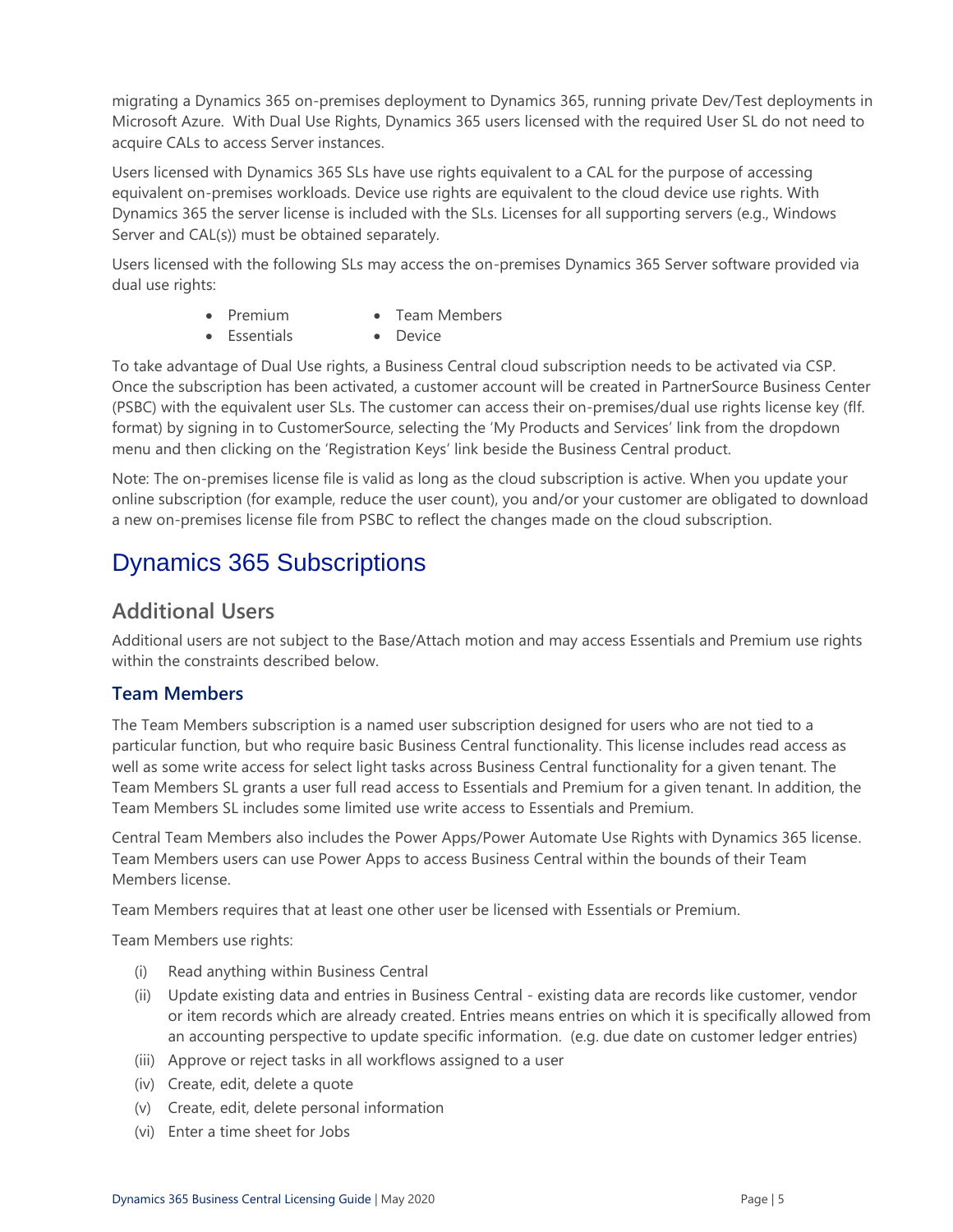- (vii) Use Power Apps/Power Automate Use Rights with Dynamics 365 license
- (viii) Team Members application module\* may be customized with maximum 15 additional entities (custom entities or "out-of-the-box" Common Data Service entities) available to the Team Members license per pre-approved application scenarios

\*For Business Central the Team Member application module is defined as the Business Central application capabilities available to Business Central Team Members users as described in Team Members use rights i – vii.

See [Appendix A](#page-10-5) for a summary of Essentials use rights, [Appendix B](#page-12-0) for a summary of Premium use rights, and the Power Apps, Power Automate, and Power Virtual Agents Licensing [Guide](https://go.microsoft.com/fwlink/?LinkId=2085130&clcid=0x409) for additional information on Power Apps for Dynamics 365 licensing.

### <span id="page-7-0"></span>**Business Central Device**

With the device license, multiple users can use a device that is licensed with a device SL to operate a point of sale device, shop floor device, or warehouse device. A single device can provide any of the following functionality in any combination. Device SLs do not include all the capabilities of the full user.

| <b>Device SL</b>     | Functionality                                                                                                                                                                             |  |  |  |  |
|----------------------|-------------------------------------------------------------------------------------------------------------------------------------------------------------------------------------------|--|--|--|--|
| <b>Point of Sale</b> | One device located in the Commerce location, used by any individual, for completing customer                                                                                              |  |  |  |  |
|                      | facing sales of goods or services transactions                                                                                                                                            |  |  |  |  |
|                      | One device located in the Commerce location, used by any individual, dedicated to performing<br>the following tasks solely for that Commerce location. Commerce location or Store means a |  |  |  |  |
|                      | physical location (static or itinerant) operated by you when closing goods or services                                                                                                    |  |  |  |  |
|                      | transactions with customers:                                                                                                                                                              |  |  |  |  |
| Store                | • Managing and replenishing inventory                                                                                                                                                     |  |  |  |  |
| Manager              | • Balancing cash registers and processing daily receipts                                                                                                                                  |  |  |  |  |
|                      | • Configuring and maintaining menu options displayed by the ISV Devices                                                                                                                   |  |  |  |  |
|                      | • Purchasing supplies and services required to run the Commerce Location operations<br>• Managing Commerce Location staff                                                                 |  |  |  |  |
|                      | • Processing reports required to analyze and manage Commerce Location results                                                                                                             |  |  |  |  |
|                      | • Managing master data related to Commerce Location operations                                                                                                                            |  |  |  |  |
|                      | One device used for manufacturing shop-floor functions. Shop Floor Functions:                                                                                                             |  |  |  |  |
|                      | • Clock-in and clock-out                                                                                                                                                                  |  |  |  |  |
|                      | • Starting and finishing production jobs (including project activities carried out on the shop                                                                                            |  |  |  |  |
|                      | floor)                                                                                                                                                                                    |  |  |  |  |
| <b>Shop Floor</b>    | • Reporting progress                                                                                                                                                                      |  |  |  |  |
|                      | • Materials consumption and completion                                                                                                                                                    |  |  |  |  |
|                      | • Viewing documents and instructions related to production jobs                                                                                                                           |  |  |  |  |
|                      | • Viewing worker holiday balances                                                                                                                                                         |  |  |  |  |
|                      | One device used for Warehousing functions:                                                                                                                                                |  |  |  |  |
|                      | • Receiving                                                                                                                                                                               |  |  |  |  |
|                      | • Putting-away                                                                                                                                                                            |  |  |  |  |
|                      | Doing internal stock transfers                                                                                                                                                            |  |  |  |  |
|                      | • Picking, packing                                                                                                                                                                        |  |  |  |  |
| Warehouse            | • Capturing product attributes                                                                                                                                                            |  |  |  |  |
| <b>Device</b>        | • Shipping goods plus performing inventory count checks in the context of a warehouse                                                                                                     |  |  |  |  |
|                      | management system                                                                                                                                                                         |  |  |  |  |
|                      | • Posting output and materials consumption against production orders when captured as                                                                                                     |  |  |  |  |
|                      | transfers of raw materials and finished goods between a warehouse and a production line                                                                                                   |  |  |  |  |
|                      | (all other types of transactions are excluded)                                                                                                                                            |  |  |  |  |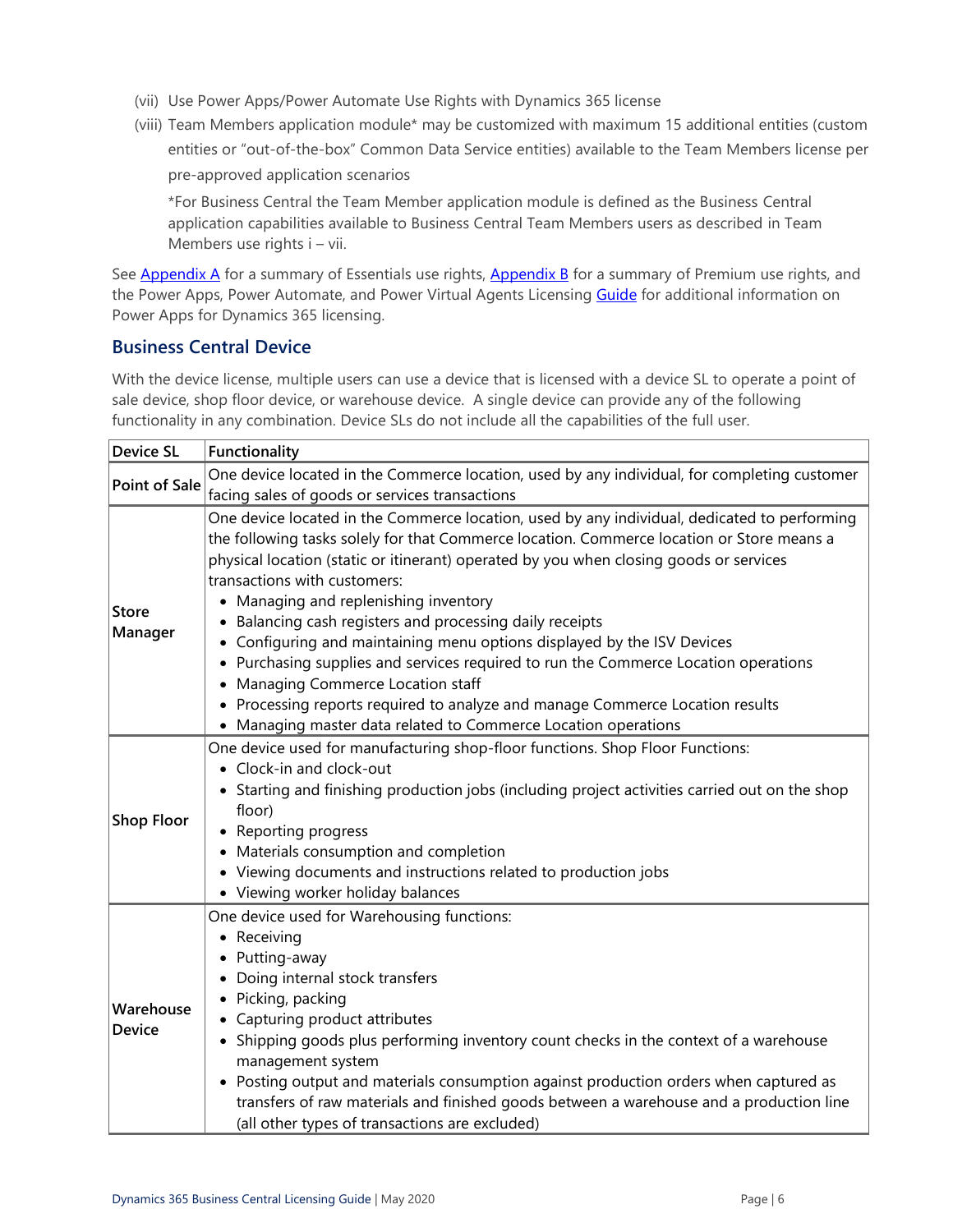# <span id="page-8-0"></span>Product Licensing

### <span id="page-8-1"></span>**Business Central**

Subscriptions are named user subscriptions where a user is licensed for Essentials or Premium. The following application is part of Business Central: Power Apps/Power Automate Use Rights with Dynamics 365 license.

Business Central is a comprehensive business management solution for SMBs. The Business Central application can be licensed two ways:

#### **Essentials:**

- 
- (iii) Customer Relationship Management (iv) Human Resources Management
- 
- (i) Financial Management (ii) Supply Chain Management
	-
- (v) Project Management (vi) Warehouse Management

#### **Premium:**

- (i) Everything in Essentials
- (ii) Service Management
- (iii) Manufacturing

Note, customers may not mix and match Essentials and Premium users. Customers must license Essentials or Premium users but not both.

**Business Central (per user license) –** This license provides users with unrestricted access to the functionality included in Team Members and Business Central.

Business Central include the "Power Apps/Power Automate Use Rights with Dynamics 365 license" license. Business Central users can use Power Apps to access Dynamics 365 within the bounds of their Essentials or Premium license.

Business Central includes at no charge, three External Accountant licenses for customers who have external accountants who wish to connect to their Business Central application. External Accountant Licenses contain all the same use rights as Business Central license except for the following: Access to user set up or admin tasks and any other Business Central application.

See [Appendix A](#page-10-5) for a summary of Essentials use rights, [Appendix B](#page-12-0) for a summary of Premium use rights, and the Power Apps, Power Automate, and Power Virtual Agents Licensing [Guide](https://go.microsoft.com/fwlink/?LinkId=2085130&clcid=0x409) for additional information on Power Apps for Dynamics 365 licensing.

### <span id="page-8-2"></span>Additional Services and Software

Microsoft offers additional services and software that work in tandem with Dynamics 365. These services are included in Business Central and Team Members subscriptions. The following resources can help you to determine the required additional licenses.

**Microsoft Power** is a high-productivity platform that includes the ability to integrate products.

- **Power Apps**: Extend and customize applications
	- o Power Apps Portals add-on
	- o AI Builder capacity add-on
	- o Power Apps and Power Automate capacity add-on
- **Power Automate:** Automate business processes and workflow
- **Power BI: Deliver business intelligence**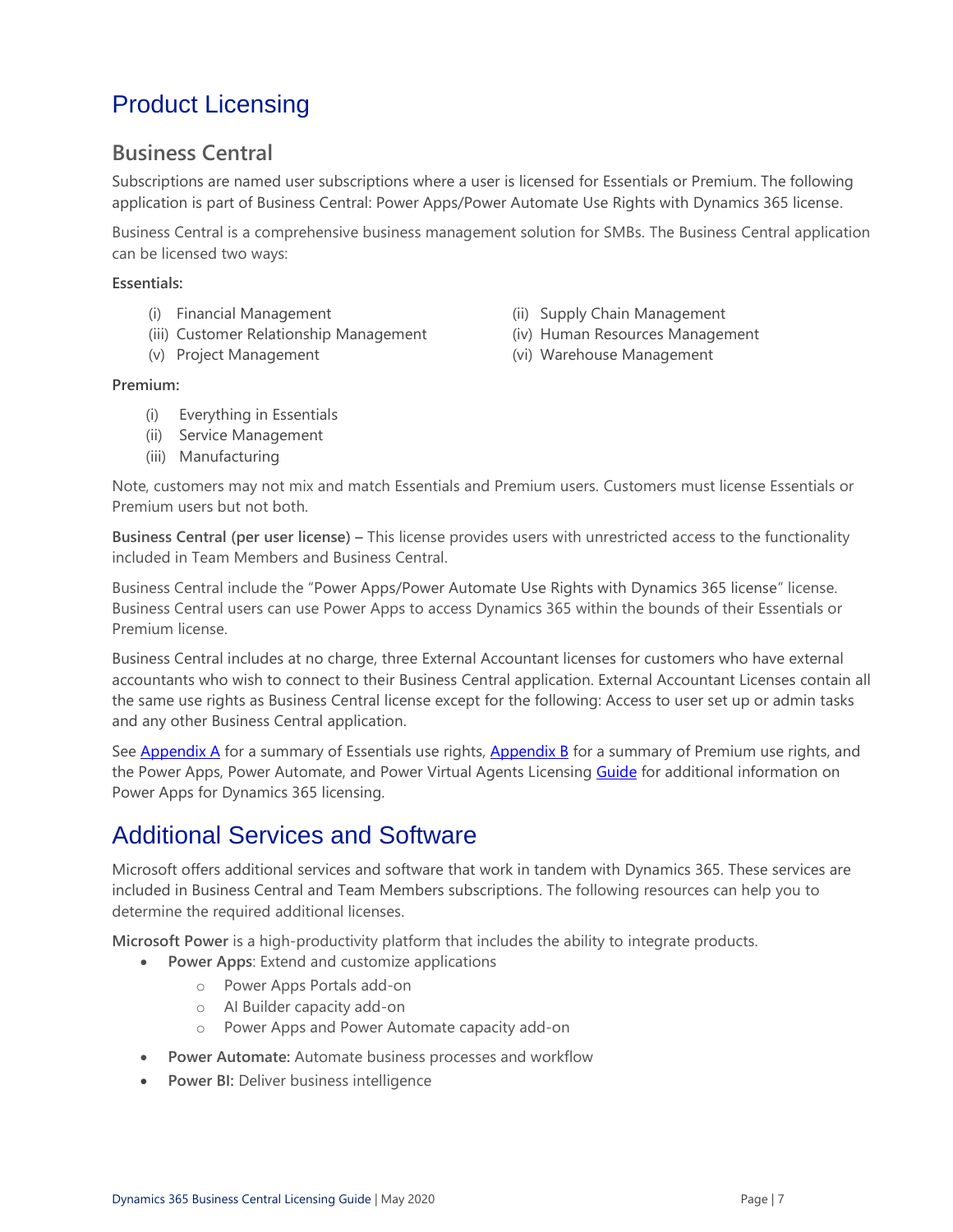|  |  |  |  |  | Power Apps and Power Automate use rights are determined based on the Dynamics 365 application. |
|--|--|--|--|--|------------------------------------------------------------------------------------------------|
|  |  |  |  |  |                                                                                                |
|  |  |  |  |  |                                                                                                |
|  |  |  |  |  |                                                                                                |

| Power Apps/Power Automate Use Rights with Dynamics 365 license                                | Dynamics 365<br>Applications <sup>1</sup>     | Dynamics 365 Enterprise Applications <sup>2</sup>                                                     |
|-----------------------------------------------------------------------------------------------|-----------------------------------------------|-------------------------------------------------------------------------------------------------------|
| Customization/extension of licensed Dynamics 365 application                                  |                                               |                                                                                                       |
| Customize licensed Dynamics 365 application                                                   | Yes<br>(limited to 15 custom<br>entities) $3$ | Yes<br>(no limits on custom entities)                                                                 |
| Run custom applications                                                                       |                                               | Yes - unlimited<br>(within the same environment as<br>licensed Dynamics 365 application)              |
| Access capacity-based portals (provisioning portals from the<br>Common Data Service capacity) |                                               | Yes - unlimited<br>(within the same environment as<br>licensed Dynamics 365 application) <sup>4</sup> |
| Connector use rights                                                                          |                                               |                                                                                                       |
| Standard connectors                                                                           | ٠                                             |                                                                                                       |
| Premium connectors                                                                            |                                               |                                                                                                       |
| On-premises data gateway                                                                      | $\bullet$                                     | ٠                                                                                                     |
| Custom connectors                                                                             | $\bullet$                                     |                                                                                                       |
| Common Data Service use rights                                                                |                                               |                                                                                                       |
| Number of custom entities per licensed Dynamics 365 application                               | 15                                            | Unlimited                                                                                             |
| Restricted entities (within licensed Dynamics 365 application)                                | ٠                                             |                                                                                                       |
| Power Automate use rights                                                                     |                                               |                                                                                                       |
| Run flows that extend licensed Dynamics 365 application                                       | $\bullet$                                     | ٠                                                                                                     |
| Run standalone flows that do not map to licensed Dynamics 365<br>application                  |                                               |                                                                                                       |
| <b>Business process flows</b>                                                                 |                                               |                                                                                                       |

<sup>1</sup>Business Central Team Members, Sales Professional Attach, Customer Service Professional Attach

<sup>2</sup> Business Central Essentials, Business Central Premium

 $3$ Team Members application module may be customized with maximum 15 additional entities (custom entities or "out-of-the-box"

Common Data Service entities) available to the Team Members license per pre-approved application scenarios

*<sup>4</sup>*The Dynamics 365 environment is defined as an environment that includes one or more Power Apps that integrate with Business Central

Note, Power Apps and Power Automate usage will count against daily API request limits associated with the Dynamics 365 license. More details at <http://aka.ms/platformlimits> - Power Apps and Power Automate capacity add-on can be purchased to increase daily service limits.

Please visit [https://powerapps.microsoft.com](https://powerapps.microsoft.com/) and [https://flow.microsoft.com](https://flow.microsoft.com/) for more details on Power Apps and Power Automate.

**Microsoft Power BI in Dynamics 365** - Business Central users are not provided with any standalone or generalpurpose Power BI license or use rights. Customers who require Power BI Pro will need to license and pay for it separately.

Business Central application subscriptions include an option to embed Power BI content as a product feature but require users to subscribe to Power BI (free user or Power BI Pro depending on content) separately to configure access to this content. More details are available in [this article.](https://technet.microsoft.com/en-us/library/dn708055.aspx)

**Cortana Intelligence** - Customers who wish to expand beyond the default subscription capacity included in Business Central will need to have a separate Azure subscription.

Licenses for Business Central service do not include licenses for other products and services that may be necessary to light up integrated scenarios or extend functionality; product licensing rights for these must be established separately.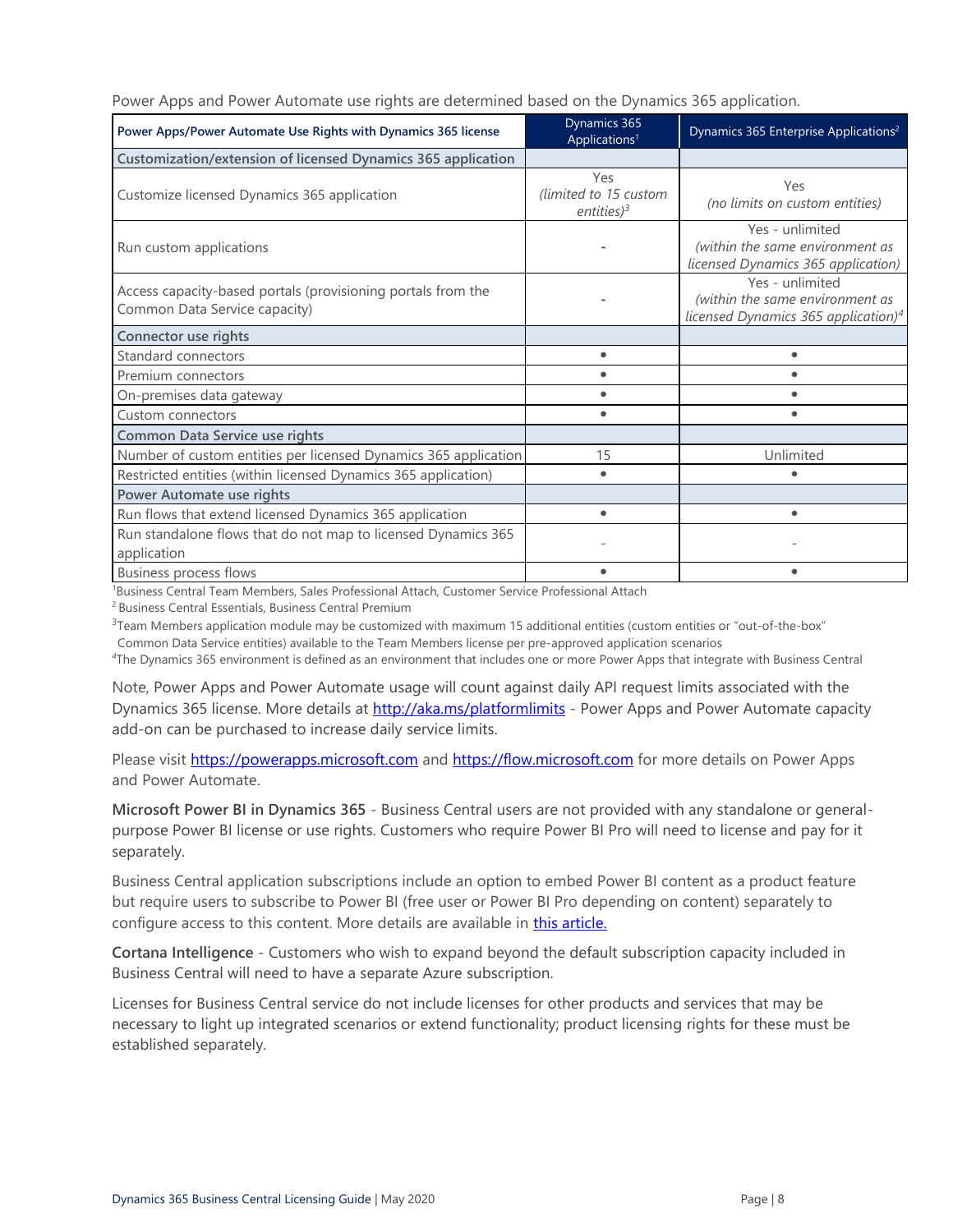## <span id="page-10-0"></span>Business Central Default Subscription Capacities

| <b>Production Instance</b>          | 1 Included                    |
|-------------------------------------|-------------------------------|
| Non-Production Instance             | None                          |
| Database Storage                    | 80GB                          |
| <b>External Accountant Licenses</b> | 3 Included                    |
| Companies                           | Unlimited                     |
| Cortana Intelligence                | 1800 seconds per month/tenant |

## <span id="page-10-2"></span><span id="page-10-1"></span>Business Central Capacity Add-ons

Capacity add-ons are available for purchase with paid licenses. Unpaid licenses (e.g., demo/dev or Internal Use Rights (IUR)) don't qualify as a valid base offer.

#### **Additional Database Capacity**

The Business Central Database Capacity add-on provides flexibility to increase the SQL database storage capacity associated with your Essentials and Premium subscriptions in increments of 1GB per Additional addon license. This Additional storage Add-on can be used to increase database storage across the production and/or non-production instances.

### <span id="page-10-3"></span>**Support**

The Microsoft Cloud Solution Provider program enables partners to manage their customer's success. Support for Business Central is solely through the Microsoft Cloud Solution Provider partners.

### <span id="page-10-4"></span>Additional Resources

<span id="page-10-5"></span>

| Power Apps, Power Automate, and<br>Power Virtual Agents Licensing Guide | https://go.microsoft.com/fwlink/?LinkId=2085130&clcid=0x409               |
|-------------------------------------------------------------------------|---------------------------------------------------------------------------|
| Dynamics 365 Business Central, on-                                      | https://assetsprod.microsoft.com/mpn/business-central-dynamics-licensing- |
| premises Licensing Guide                                                | guide.pdf                                                                 |
| Microsoft Dynamics Blog                                                 | https://community.dynamics.com/b/msftdynamicsblog                         |
| CustomerSource                                                          | https://mbs.microsoft.com/customersource/                                 |
| Microsoft Downloads Center                                              | http://www.microsoft.com/downloads                                        |
| Cloud Solution Provider Program (MPN)                                   | https://mspartner.microsoft.com/Pages/solutions/cloud-reseller-           |
|                                                                         | overview.aspx                                                             |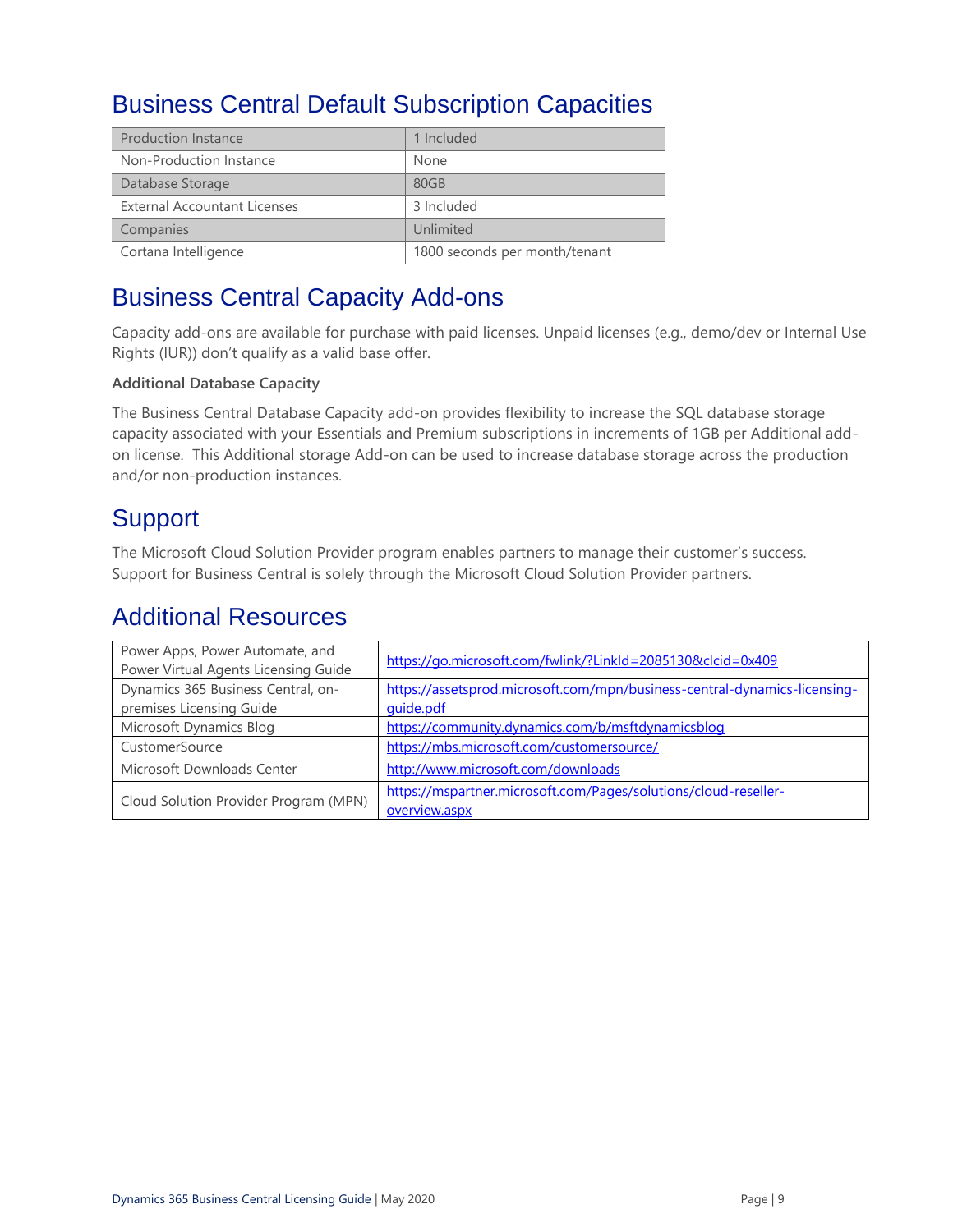# <span id="page-11-0"></span>Appendix A: Essentials Functionality

| <b>Financial Management</b>                                                           |                                               |                                                    |  |  |  |
|---------------------------------------------------------------------------------------|-----------------------------------------------|----------------------------------------------------|--|--|--|
| <b>Basic General Ledger</b>                                                           | <b>Budgets</b>                                | <b>Fixed Assets</b>                                |  |  |  |
| <b>Account Schedules</b>                                                              | Cash Flow Forecast                            | Multiple Currencies                                |  |  |  |
| Allocations                                                                           | <b>Check Writing</b>                          | Payment Handling                                   |  |  |  |
| <b>Bank Account Management</b>                                                        | Consolidation                                 | <b>Responsibility Centers</b>                      |  |  |  |
| <b>Bank Reconciliation</b>                                                            | Deferrals                                     | <b>Unlimited Dimensions</b>                        |  |  |  |
| <b>Basic XBRL</b>                                                                     | Electronic Payment/Direct Debits <sup>1</sup> |                                                    |  |  |  |
|                                                                                       | <b>Advanced Financial Management</b>          |                                                    |  |  |  |
| Cost Accounting                                                                       | Inter-company Postings                        |                                                    |  |  |  |
|                                                                                       | Artificial Intelligence <sup>2</sup>          |                                                    |  |  |  |
| <b>Cash Flow Forecast</b>                                                             | Inventory Forecast                            | Sales Forecast                                     |  |  |  |
| Image Recognition                                                                     | Late Payment Prediction                       |                                                    |  |  |  |
|                                                                                       | <b>Customer Relationship Management</b>       |                                                    |  |  |  |
| <b>Business Inbox for Outlook</b>                                                     | <b>Contact Management</b>                     | <b>Opportunity Management</b>                      |  |  |  |
| Campaign Management                                                                   | Dynamics 365 Sales Integration <sup>3</sup>   | Relationship Management                            |  |  |  |
| Campaign Pricing                                                                      | Email Logging                                 | Task Management                                    |  |  |  |
| <b>Contact Classification</b>                                                         | Interaction / Document Management             |                                                    |  |  |  |
|                                                                                       | <b>E-Services</b>                             |                                                    |  |  |  |
| Document Exchange Service                                                             | Bank Feeds (US, CA, UK)                       | Online Map                                         |  |  |  |
|                                                                                       |                                               |                                                    |  |  |  |
| Document Management, Document Capture                                                 | PayPal                                        | Tax. Reg. No. Validation Service (EU) <sup>1</sup> |  |  |  |
|                                                                                       | <b>Human Resources Management</b>             |                                                    |  |  |  |
| <b>Basic Human Resources</b>                                                          |                                               |                                                    |  |  |  |
| <b>Basic Resources</b>                                                                | <b>Project Management</b><br>Job Quotes       | Project Management Jobs                            |  |  |  |
|                                                                                       |                                               | <b>Time Sheet</b>                                  |  |  |  |
| <b>Capacity Management</b><br><b>Multiple Costs</b><br><b>Supply Chain Management</b> |                                               |                                                    |  |  |  |
| <b>Alternative Order Addresses</b>                                                    | Item Charges                                  | Demand Forecasting                                 |  |  |  |
| Alternative Ship-To Addresses                                                         | Item Cross References                         | Sales Invoice Discounts                            |  |  |  |
| <b>Alternative Vendors</b>                                                            | Item Substitutions                            | Sales Invoicing                                    |  |  |  |
| Assembly Management                                                                   | Item Tracking                                 | Sales Line Discounting                             |  |  |  |
| <b>Basic Inventory</b>                                                                | <b>Location Transfers</b>                     | Sales Line Pricing                                 |  |  |  |
| <b>Basic Payables</b>                                                                 | Multiple Locations                            | Sales Order Management                             |  |  |  |
| <b>Basic Receivables</b>                                                              | <b>Order Promising</b>                        | Sales Return Order Management                      |  |  |  |
| Calendars                                                                             | Purchase Invoicing                            | Sales Tax/VAT~                                     |  |  |  |
| <b>Cycle Counting</b>                                                                 | <b>Purchase Line Discounting</b>              | <b>Shipping Agents</b>                             |  |  |  |
| Drop Shipments                                                                        | Purchase Line Pricing                         | <b>Standard Cost Worksheet</b>                     |  |  |  |
| Item Attributes                                                                       | Purchase Order Management                     | Stock keeping Units                                |  |  |  |
| Item Budgets                                                                          | Purchase Return Order Management              | Vendor Catalogue Items                             |  |  |  |
| Item Categories                                                                       | <b>Requisition Management</b>                 |                                                    |  |  |  |
| <b>Warehouse Management and Inventory</b>                                             |                                               |                                                    |  |  |  |
| Automated Data Capture System                                                         | Internal Picks and Put Aways                  | Warehouse Shipment                                 |  |  |  |
| Bin Set-Up                                                                            | Pick                                          | Warehouse Management Systems                       |  |  |  |
|                                                                                       |                                               | Warehouse Receipt                                  |  |  |  |
|                                                                                       | Other                                         |                                                    |  |  |  |
| Analysis Reports                                                                      | Job Queue                                     | User Tasks                                         |  |  |  |
| Change Log                                                                            | Notifications (on-premises only)              | Word reporting/Document reporting                  |  |  |  |
| <b>Embedded Power BI</b>                                                              | Reason Codes                                  | Workflow                                           |  |  |  |
| <b>Extended Text</b>                                                                  | <b>Unlimited Companies</b>                    |                                                    |  |  |  |
| Intrastat <sup>1</sup>                                                                | User Management                               |                                                    |  |  |  |

<sup>1</sup>For feature availability in your region, consult [https://docs.microsoft.com/en-us/dynamics365/business-central/about-localization](https://nam06.safelinks.protection.outlook.com/?url=https%3A%2F%2Fdocs.microsoft.com%2Fen-us%2Fdynamics365%2Fbusiness-central%2Fabout-localization&data=02%7C01%7Cv-decaro%40microsoft.com%7Cd2aa8d6cb0e34d67535808d78553b2bd%7C72f988bf86f141af91ab2d7cd011db47%7C1%7C0%7C637124466836550525&sdata=Tm0JOsRi7vEuRnTf7u89WTXntgayOX7Iagr7mtzBHnA%3D&reserved=0)

<sup>2</sup>Requires Intelligent Edge or Azure Machine Learning subscription

<sup>3</sup>Requires Dynamics 365 license

4Support for Sales Tax or VAT depending on country deployment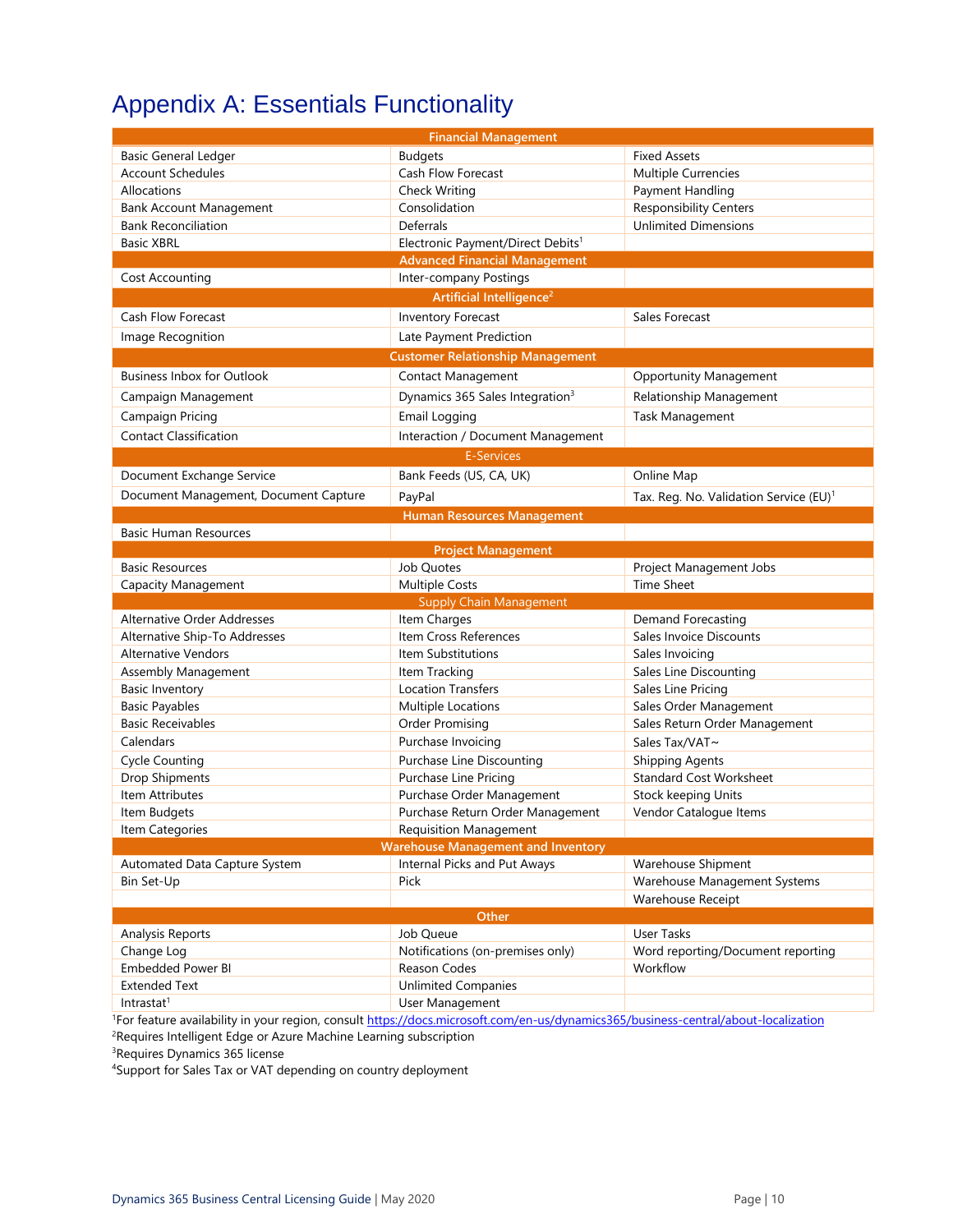# <span id="page-12-0"></span>Appendix B: Premium Functionality

**Premium** includes Essentials capabilities and adds key functionality for service order management and manufacturing.

| Service Order Management     |                                |                                 |  |  |
|------------------------------|--------------------------------|---------------------------------|--|--|
| Service Order Management     | Service Item Management        | Planning and Dispatching        |  |  |
| Service Price Management     | Service Contract Management    |                                 |  |  |
| Manufacturing                |                                |                                 |  |  |
| <b>Production Orders</b>     | <b>Machine Centers</b>         | Finite Loading                  |  |  |
| Production Bill of Materials | <b>Basic Supply Planning</b>   | Sales and Inventory Forecasting |  |  |
| Version Management           | <b>Basic Capacity Planning</b> | Agile Manufacturing             |  |  |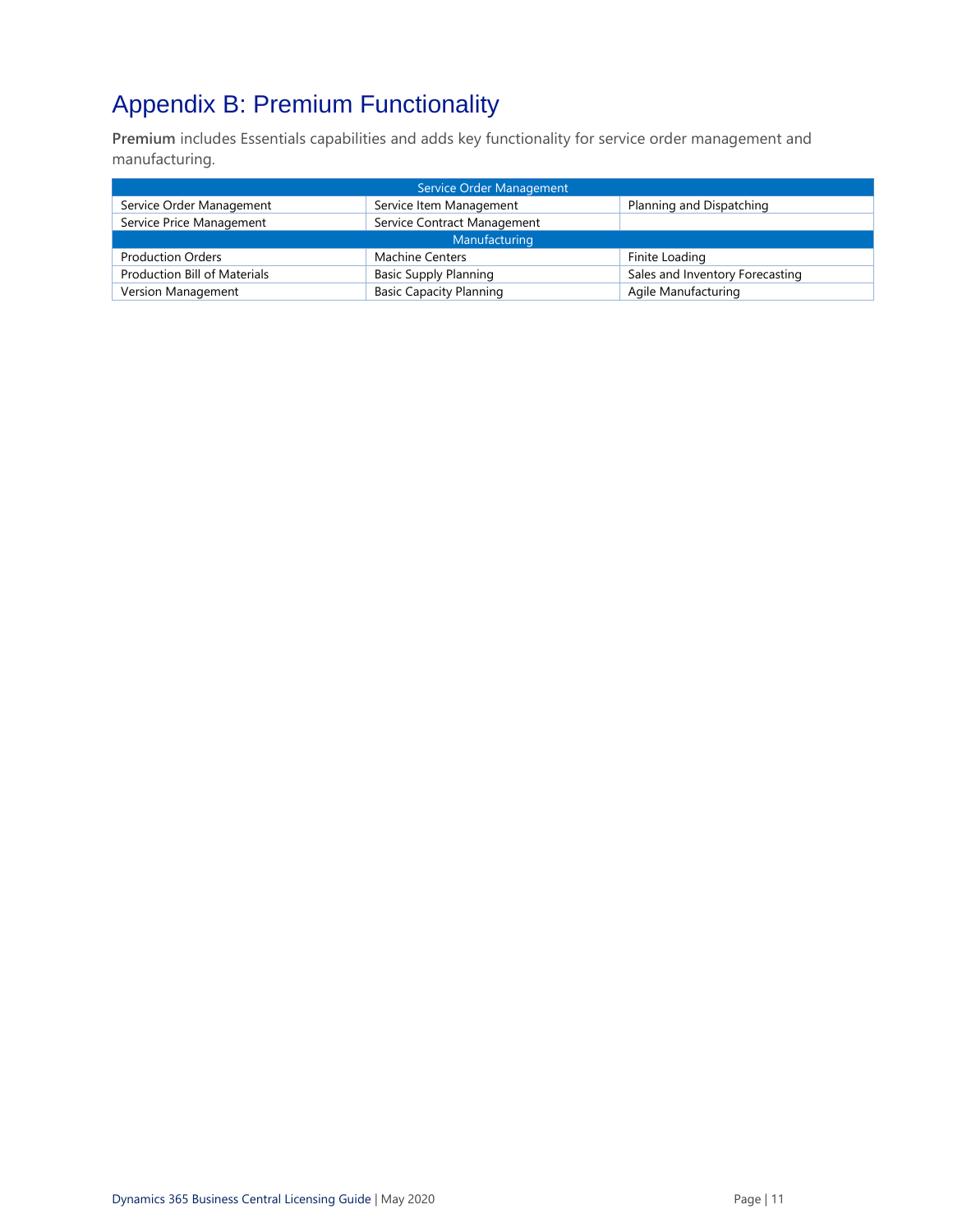# <span id="page-13-0"></span>Appendix C: Configuration Components

| <b>Configuration and Development</b> |           |                      |  |  |
|--------------------------------------|-----------|----------------------|--|--|
| Table                                | Reports   | <b>XML Port</b>      |  |  |
| Pages                                | Codeunits | <sup>'</sup> Queries |  |  |

Dynamics 365 Business Central license keys include, via dual use rights, the full custom objects range 50,000 – 99,999 for the above configuration components.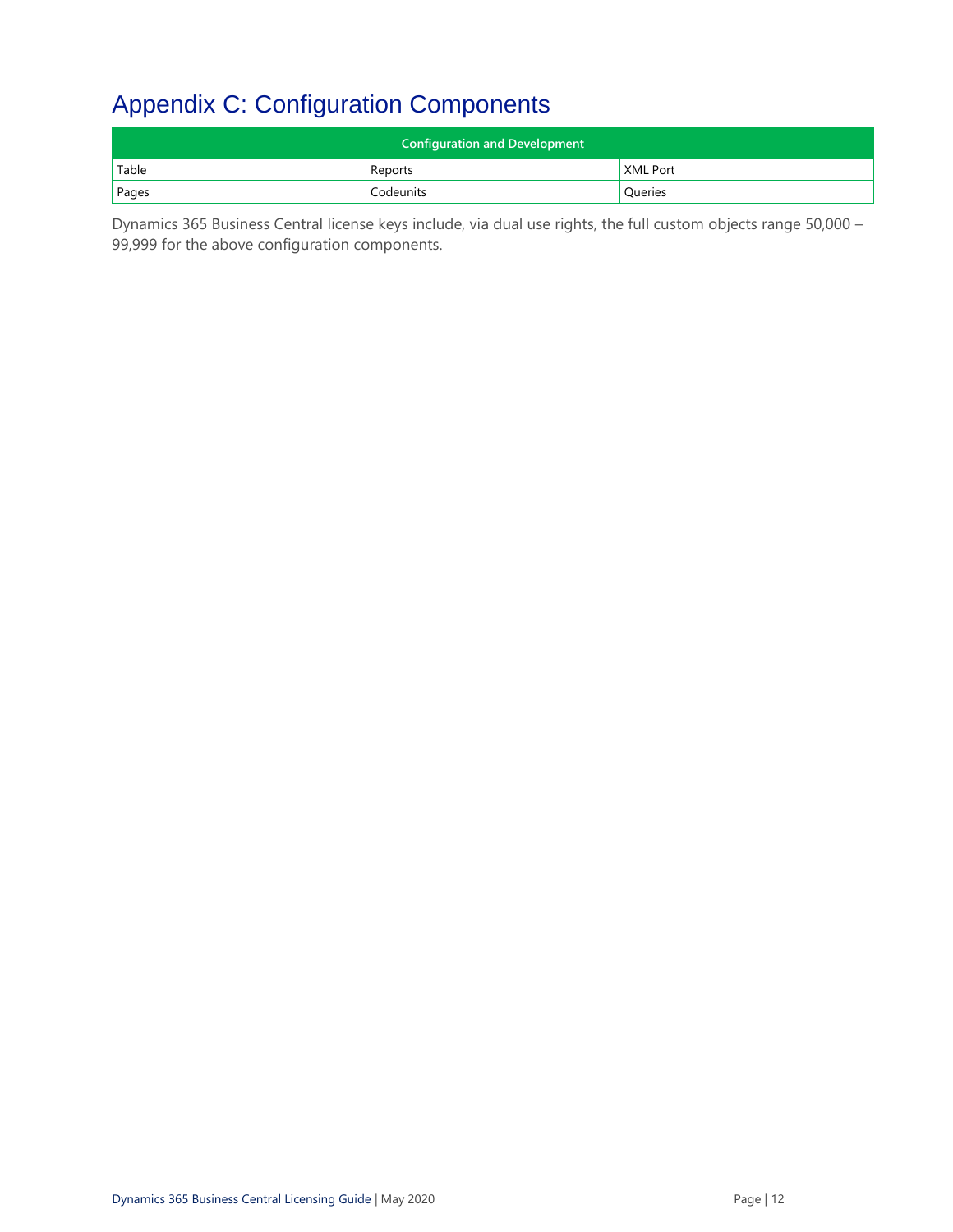# <span id="page-14-0"></span>Appendix D: Attach SKU Mapping

<span id="page-14-1"></span>

| Dynamics 365                    | <b>Base</b><br><b>SKUs</b> | <b>Attach SKUs</b><br>Sales Professional Customer Service Professional |  |  |
|---------------------------------|----------------------------|------------------------------------------------------------------------|--|--|
| Business Central Essentials     |                            |                                                                        |  |  |
| <b>Business Central Premium</b> |                            |                                                                        |  |  |